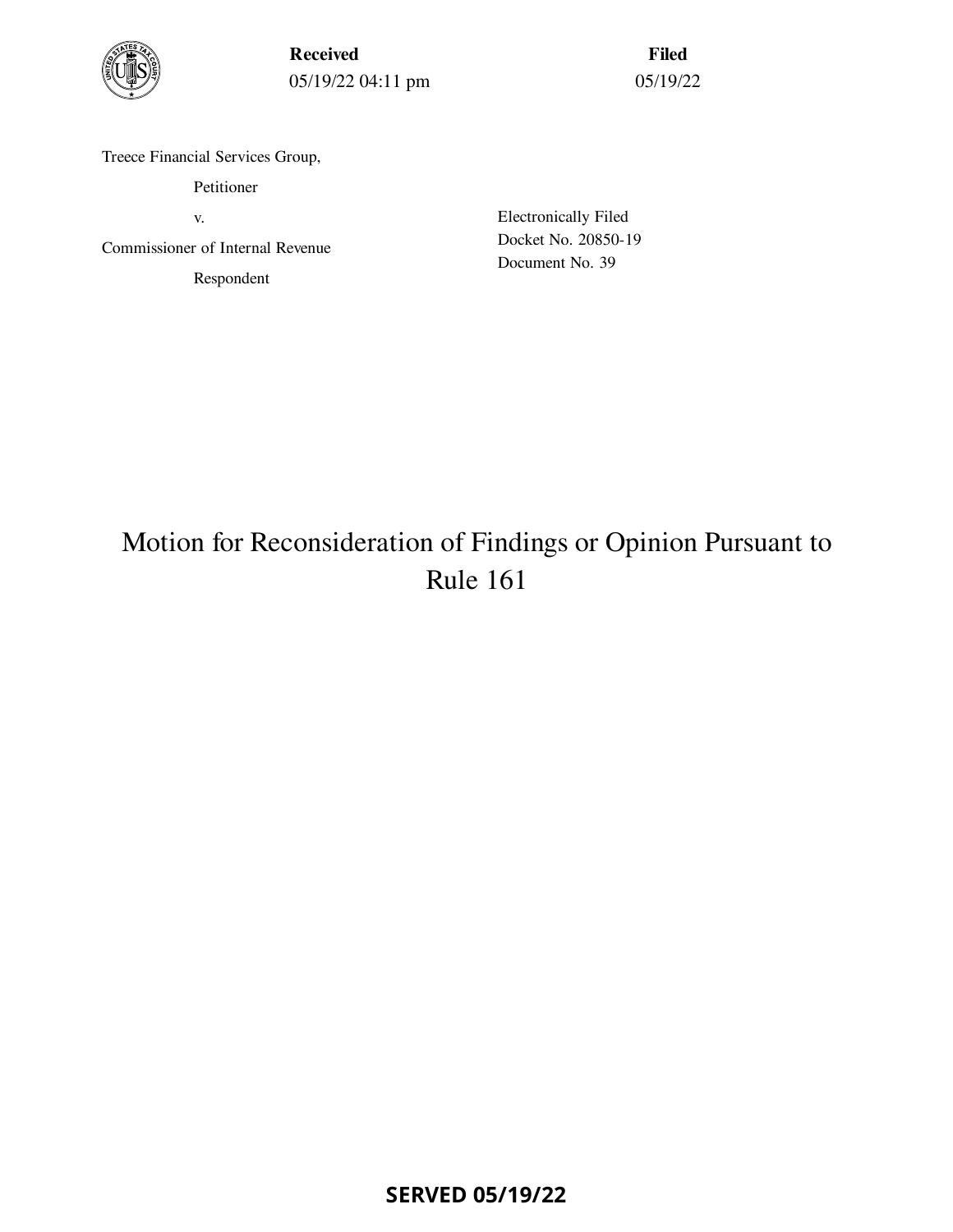## **UNITED STATES TAX COURT**

| <b>TREECE FINANCIAL SERVICES</b><br>GROUP,  |                             |
|---------------------------------------------|-----------------------------|
| Petitioner,                                 |                             |
| V.                                          | Docket No. 20850-19         |
| <b>COMMISSIONER OF INTERNAL</b><br>REVENUE, | <b>Filed Electronically</b> |
| Respondent.                                 |                             |

## **MOTION FOR RECONSIDERATION OF OPINION**

RESPONDENT MOVES under Rule 161 of the Tax Court's Rules of Practice and Procedure that the Court reconsider its Opinion filed on April 19, 2022, in this case.

**IN SUPPORT THEREOF**, respondent respectfully states:

1. In its Opinion filed April 19, 2022, the Court held that it has "jurisdiction to determine whether the liability is correct in proceedings for determination of employment status." The Court reasoned that since it has jurisdiction to determine the correct amount of employment tax in proceedings for determination of employment status under section 7436(a), then it logically follows that the Court has jurisdiction to review a denial of eligibility for the Voluntary Compliance Settlement Program (VCSP), which affects the amount of the employment tax liability. Thus, the court concludes that it has "jurisdiction to determine whether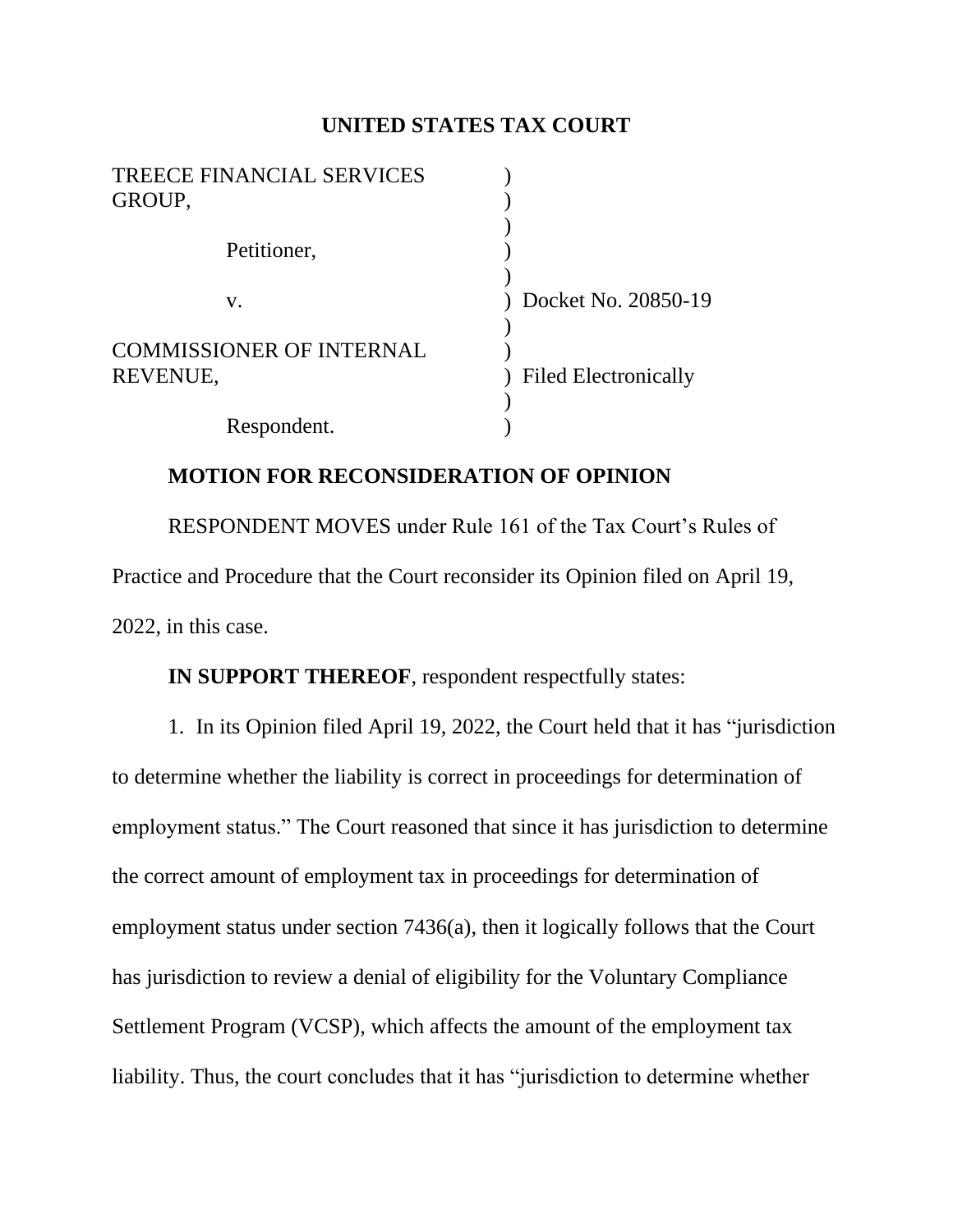Docket No. 20850-19 -2the VCSP enters into the computation of petitioner's taxes owed." Treece Fin. Svcs Grp. v. Commissioner (Treece), 158 T.C. No. 6, slip op at 5.

2. Tax Court Rule 161 requires that any motion for reconsideration shall be filed within 30 days of service of a written opinion. The Court served its opinion on the parties on April 19, 2022. Thus, respondent's motion is timely.

3. The Court may grant a motion for reconsideration to correct a substantial error of fact or law. Vaughn v. Commissioner, 87 T.C. 164, 166–67 (1986).

4. Respondent respectfully submits that the Court made substantial errors of law in concluding that this Court has jurisdiction to review respondent's denial of petitioner's VCSP application and jurisdiction to determine whether VCSP applies to the computation of petitioner's employment tax liabilities at issue in this proceeding, and that these errors of law are predicated on substantial errors of fact in the Court's understanding of the nature of the program.

5. Specifically, the Court erred in that: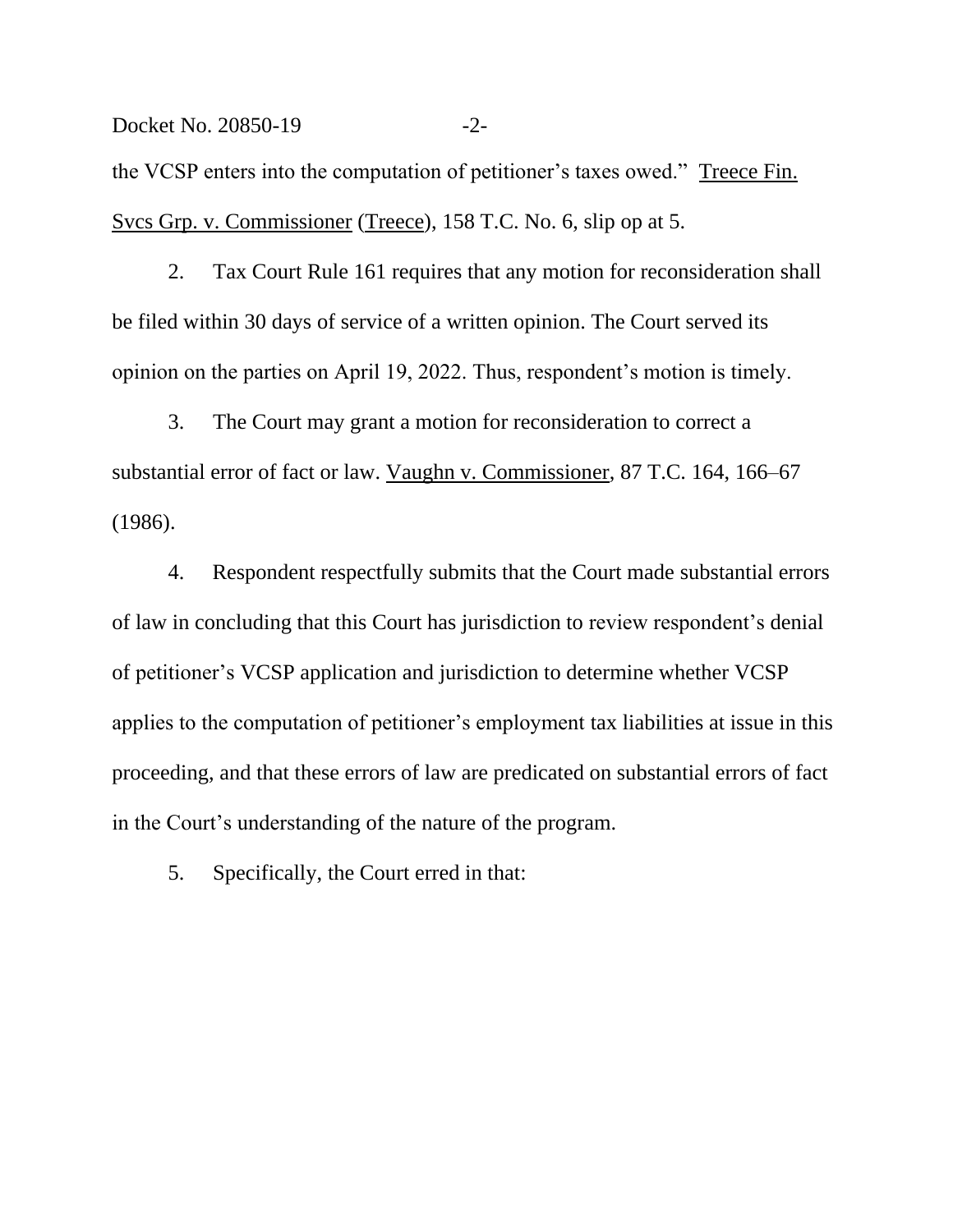(a) Respondent's denial of petitioner's VCSP application does not constitute a "determination" under section  $7436(a)$ <sup>1</sup> in connection with an "examination";

(b) The VCSP is not a determination of the "correct and the proper amount of employment tax." Treece at 5. Rather, it is a settlement program that allows for taxpayers to voluntarily reclassify their own workers and treat them as employees prospectively in exchange for a settlement payment in an amount that is a significant departure from the employment tax rates imposed by the Code. More specifically, the VCSP results in the parties entering into a closing agreement pursuant to section 7121 that: 1) requires the taxpayer to treat the class(es) of workers as employees beginning on a date chosen by the taxpayer; 2) provides retroactive audit relief for a taxpayer in that the IRS agrees not to disturb the taxpayer's prior classification of the worker(s) as nonemployees for prior tax periods; and 3) the IRS collects a minimal

<sup>&</sup>lt;sup>1</sup> Unless otherwise provided, all section references are to the Internal Revenue Code of 1986, as amended ("I.R.C." or "Code"), and the applicable Treasury Regulations ("Treas. Reg.") thereunder.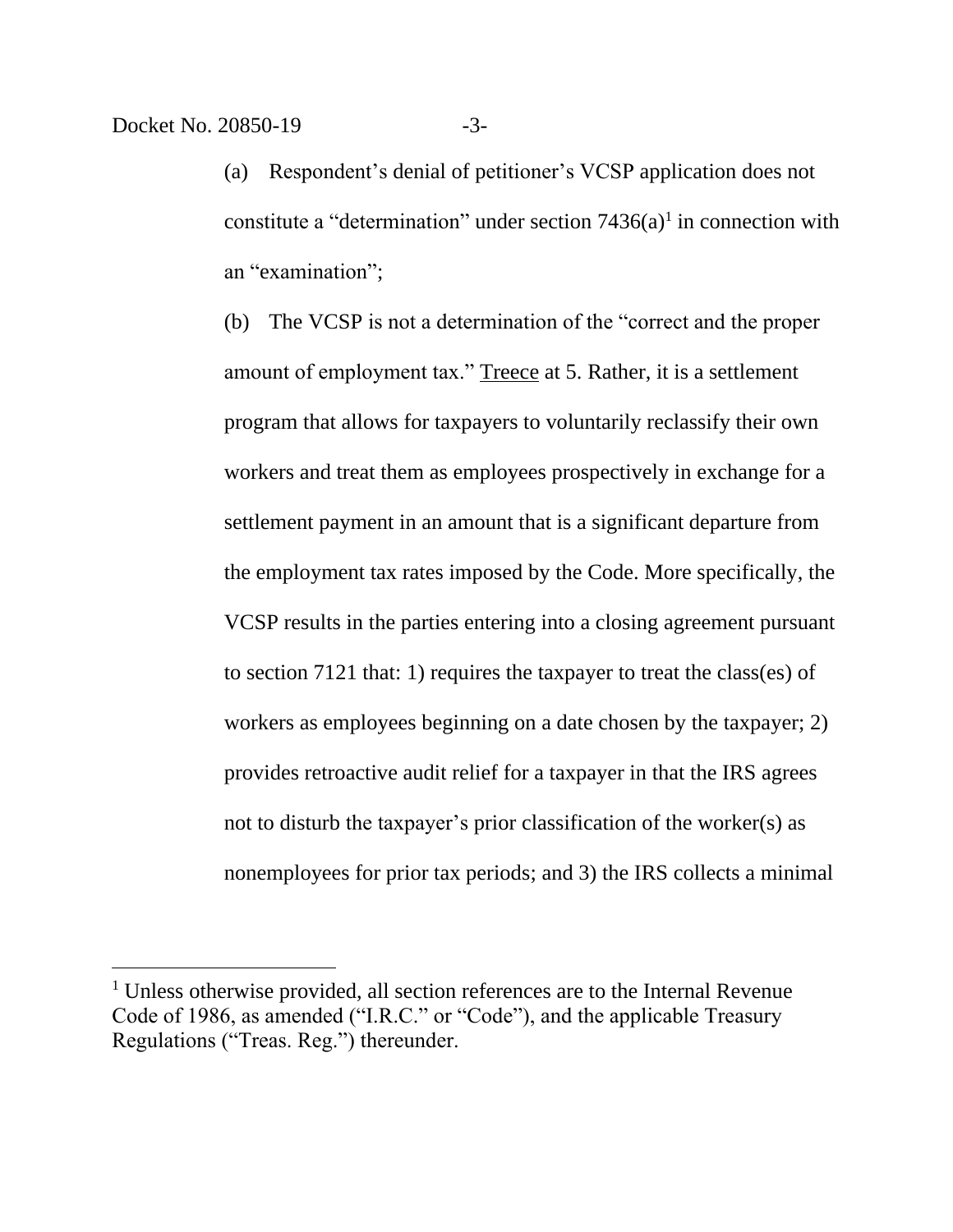payment amount equal to only 10 percent of the amount of employment taxes that would have been due on compensation paid to the workers being reclassified for just the most recent tax year<sup>2</sup> prior to the filing of the VCSP application, calculated under reduced rates; and

(c) The VCSP does not reflect an administrative "examination" or

"determination" of employment tax due pursuant to section 7436(a).

## The VCSP in General

6. Internal Revenue Manual (IRM) 4.23.20 (Feb. 9, 2017)<sup>3</sup> describes the program scope and objectives of VCSP as an optional voluntary compliance program that provides an opportunity for taxpayers to reclassify their workers as employees for employment tax purposes for future tax periods. If a taxpayer's VCSP application is accepted, the taxpayer and the IRS will enter into a closing agreement pursuant to section 7121 wherein the applicant agrees to prospectively

<sup>&</sup>lt;sup>2</sup> The method for determining the amount of the payment that is due upon execution of a closing agreement by the parties is an example of how the program significantly departs from calculating the actual tax due.

<sup>&</sup>lt;sup>3</sup> The citations to the Internal Revenue Manual are to those that were in effect at the time the audit underlying the present proceeding occurred and may not reflect current language contained in the Internal Revenue Manual.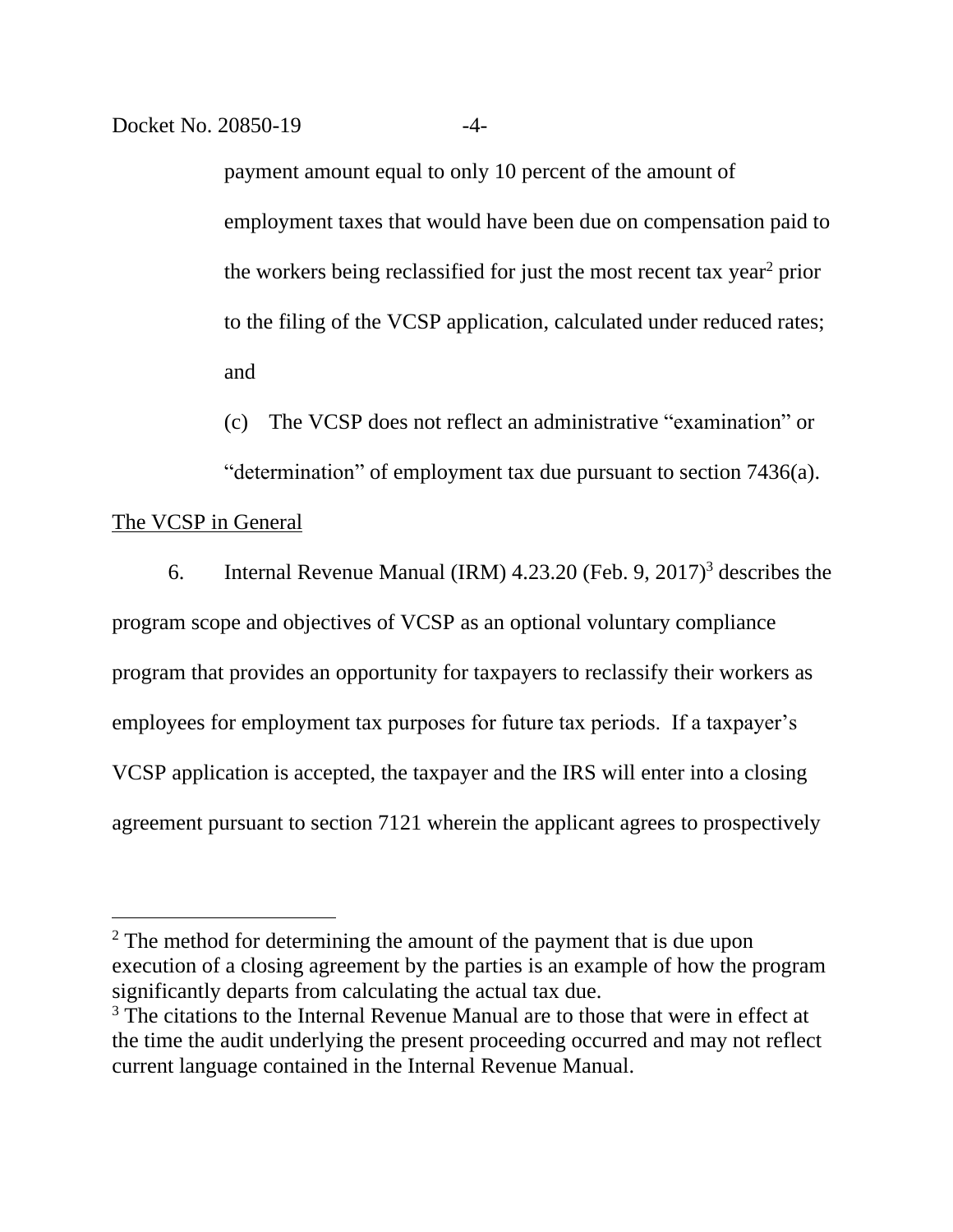#### Docket No. 20850-19 -5-

treat the class or classes of workers as employees for future tax periods and the IRS agrees not to disturb the prior treatment of the worker as a nonemployee in prior tax periods. In exchange, the taxpayer makes a payment of 10 percent of the employment tax liability that would have been due on compensation paid to the workers for the most recent tax year prior to the date of their application, determined under the reduced rates provided in section 3509. The payment is not applied to any of the applicant taxpayer's tax modules. Rather, it is deposited in the General Treasury Fund.

7. Revenue Agents are not authorized to accept, reject, or execute a VCSP closing agreement. Only the Centralized Employment Tax Operations (CETO) Unit can accept or reject a VCSP application and the only person authorized to execute the VCSP Closing Agreement on behalf of the IRS Commissioner is a Centralized Employment Tax Operations (CETO) Group Manager. See IRM 1.2.2.5.39 (November 19, 2015), Delegation Order 4-50 (Rev. 1).

8. The VCSP is not an audit or examination. Rather, the VCSP falls within the category of Service-administered programs for selective issue resolution that are open to the voluntary participation of taxpayers and qualify as contacts by the IRS with taxpayers that are not examinations, inspections, or reopenings for purposes of section 7805(b)(2). Rev. Proc. 2005-32, 2005-1 C.B. 1206.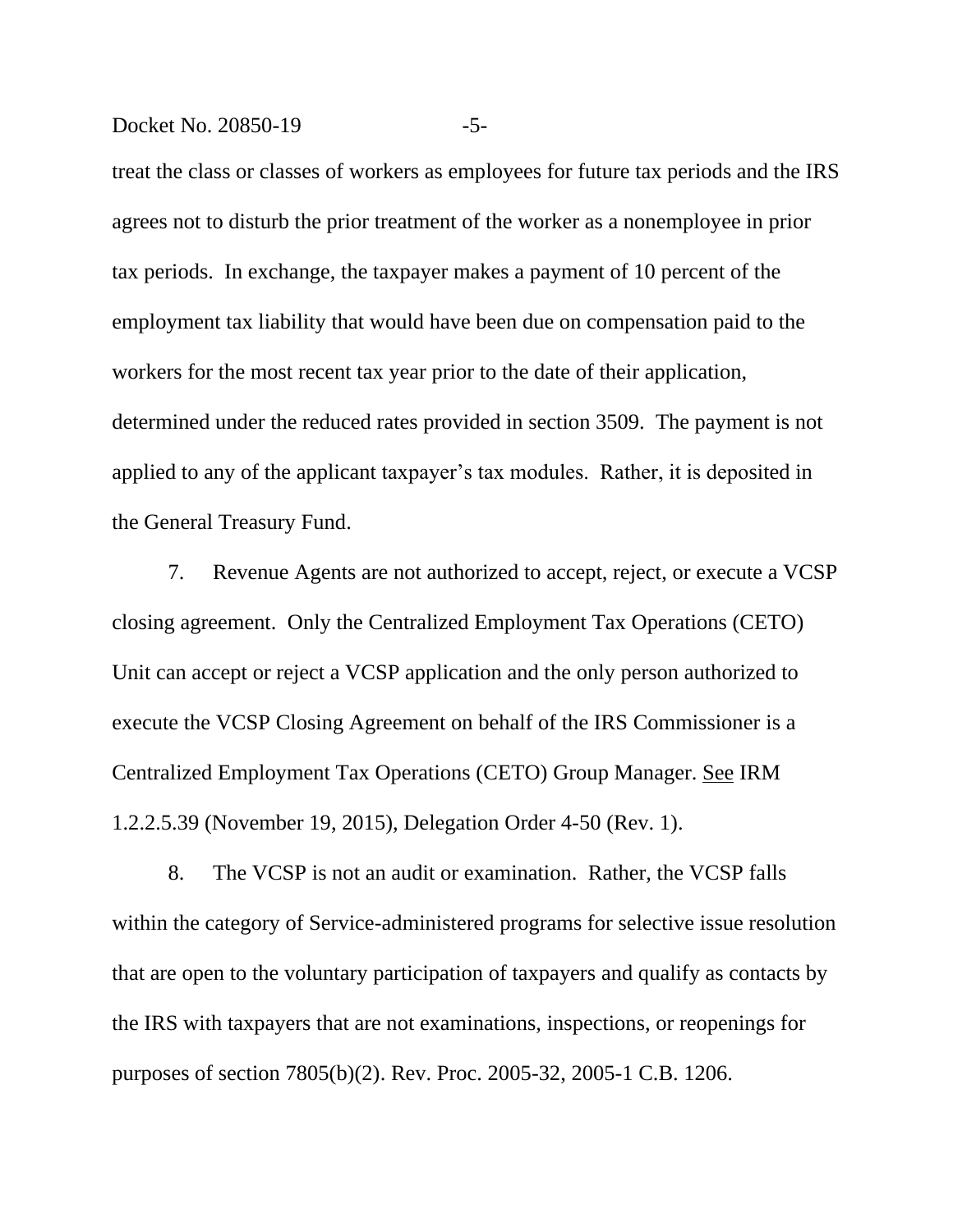#### Docket No. 20850-19 -6-

9. Respondent does not dispute that petitioner mailed an application to participate in the VCSP, but, as noted in the Court's opinion, respondent rejected petitioner's VCSP application. Accordingly, the parties never entered into a closing agreement under the VCSP and the provisions contained in the VCSP do not apply in this proceeding.

## Respondent's Rejection of Petitioner's VCSP Application Does Not Constitute a "Determination" Under IRC 7436(a) in Connection with an "Examination".

10. Section 7436(a) confers jurisdiction over employment tax liabilities on the Court and provides:

If, in connection with an audit of any person, there is an actual controversy involving a determination by the Secretary as part of an examination that—

(1) one or more individuals performing services for such person are employees of such person for purposes of subtitle C, or

(2) such person is not entitled to the treatment under subsection (a) of

section 530 of the Revenue Act of 1978 with respect to such an individual,

upon the filing of an appropriate pleading, the Tax Court may determine whether such a determination by the Secretary is correct and the proper amount of employment tax under such determination.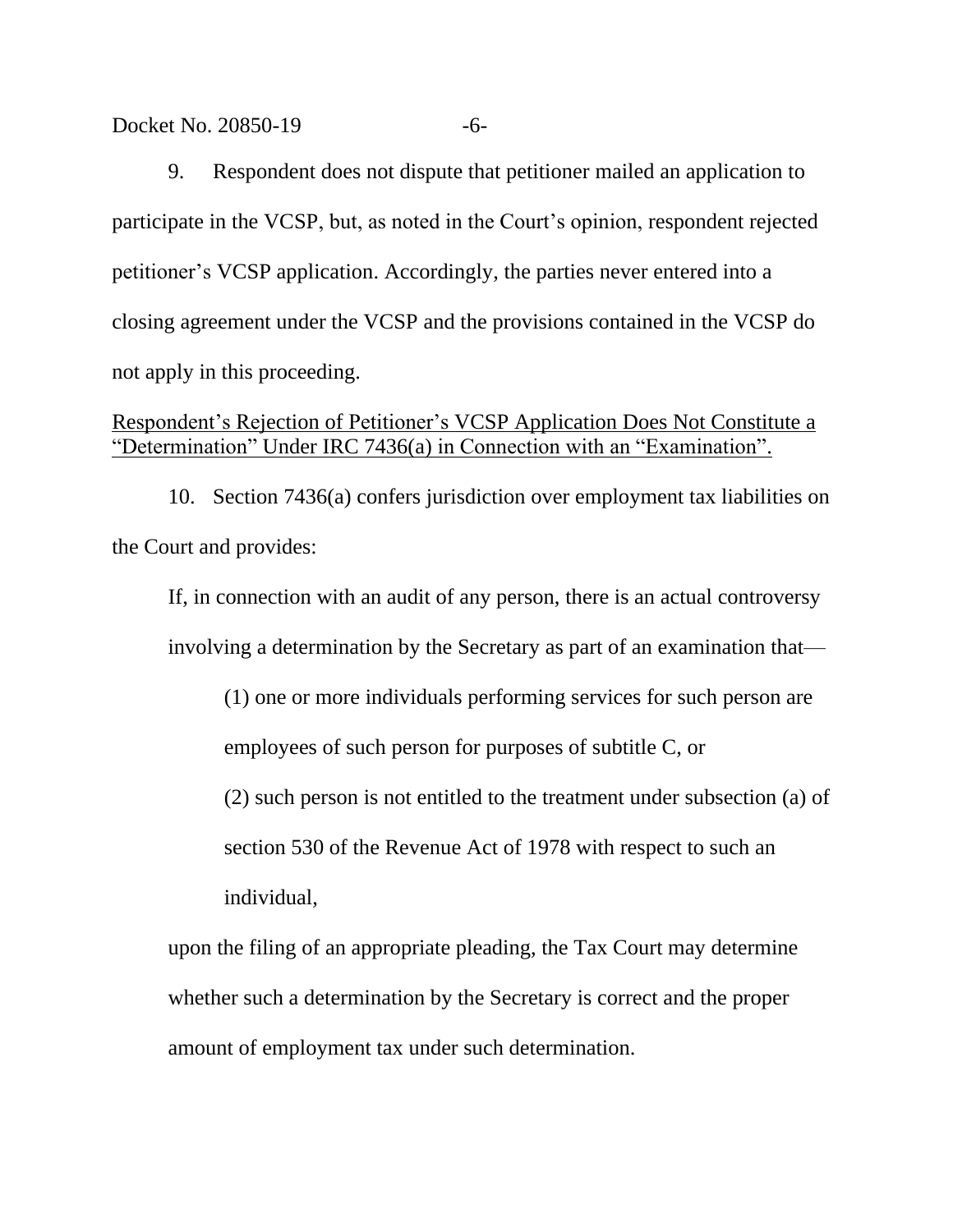Docket No. 20850-19 -7-

11. In American Airlines, Inc., the Tax Court concluded that the following four requirements must be satisfied for the Court to exercise jurisdiction pursuant to section 7436:

(1) an examination in connection with the audit of any person;

(2) a determination by the Secretary that –

• one or more individuals performing services for such person are employees of such person for purposes of subtitle C, or

• such person is not entitled to the treatment under Section 530(a) with respect to such an individual;

(3) an "actual controversy" involving the determination as part of an examination; and

(4) the filing of an appropriate pleading in the Tax Court. American Airlines, Inc., 144 T.C. 24, 32 (2015). See also, SECC Corp. v. Commissioner, 142 T.C. 225 (2014).

12. Under the first prong of American Airlines, the Commissioner must have conducted an examination in connection with an audit. American Airlines, Inc, 144 T.C. at 32.

13. Respondent does not dispute that an audit or examination occurred in connection with petitioner's employment tax liabilities for the taxable periods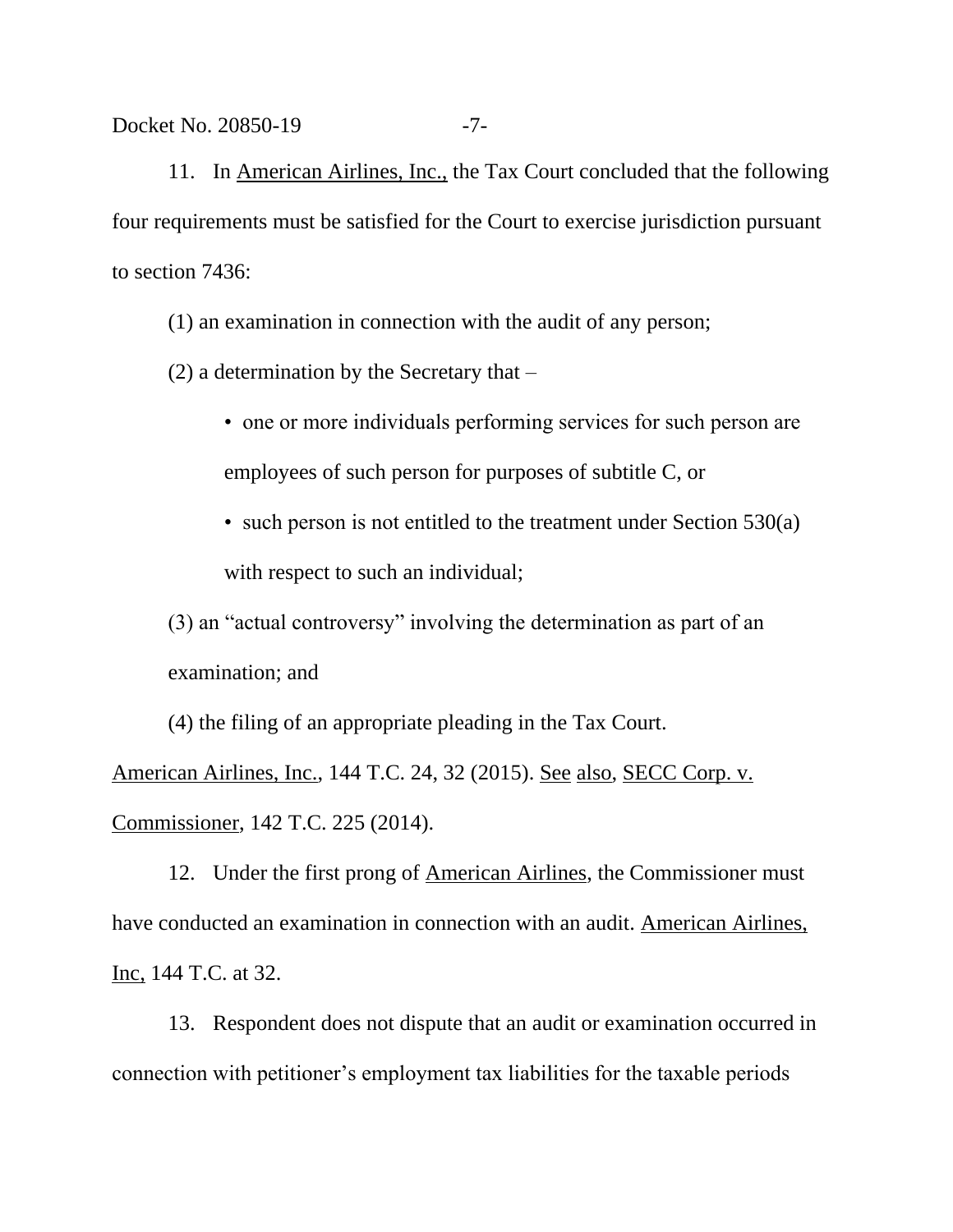included in the 2015, 2016 and 2017 tax years, and the calendar years 2015, 2016 and 2017 ("the periods at issue"), for which petitioner properly invoked this Court's jurisdiction.

14. Respondent disputes that the VCSP application denial was part of the examination underlying the present proceeding.

15. Rather, as in the case of all VCSP applications, consideration of petitioner's VCSP application was made separate and distinct as part of a voluntary compliance settlement initiative that is not considered an "audit" or "examination".

16. In B G Painting, Inc. v. Commissioner, T.C. Memo. 2016-62, the Court held that IRS's review of information provided with a Form SS–8 submission is not considered an "audit" or "examination." Likewise, a review of a VCSP application is not part of nor does it constitute an audit or examination. VCSP applications arise when a taxpayer, on its own, voluntarily seeks to treat a worker or class of workers as employees for federal employment tax purposes and to enter into a closing agreement with respondent. " See also Staffmore v. Commissioner, T.C. Memo. 2013-187; See also SECC v. Commissioner, 142 T.C. at 236 n.7.<sup>4</sup>

<sup>&</sup>lt;sup>4</sup> This Court has also uniformly held that voluntary participation in connection with tax administration by a taxpayer even if the taxpayer produces books and records for review by the IRS, does not constitute an "examination" or an "audit".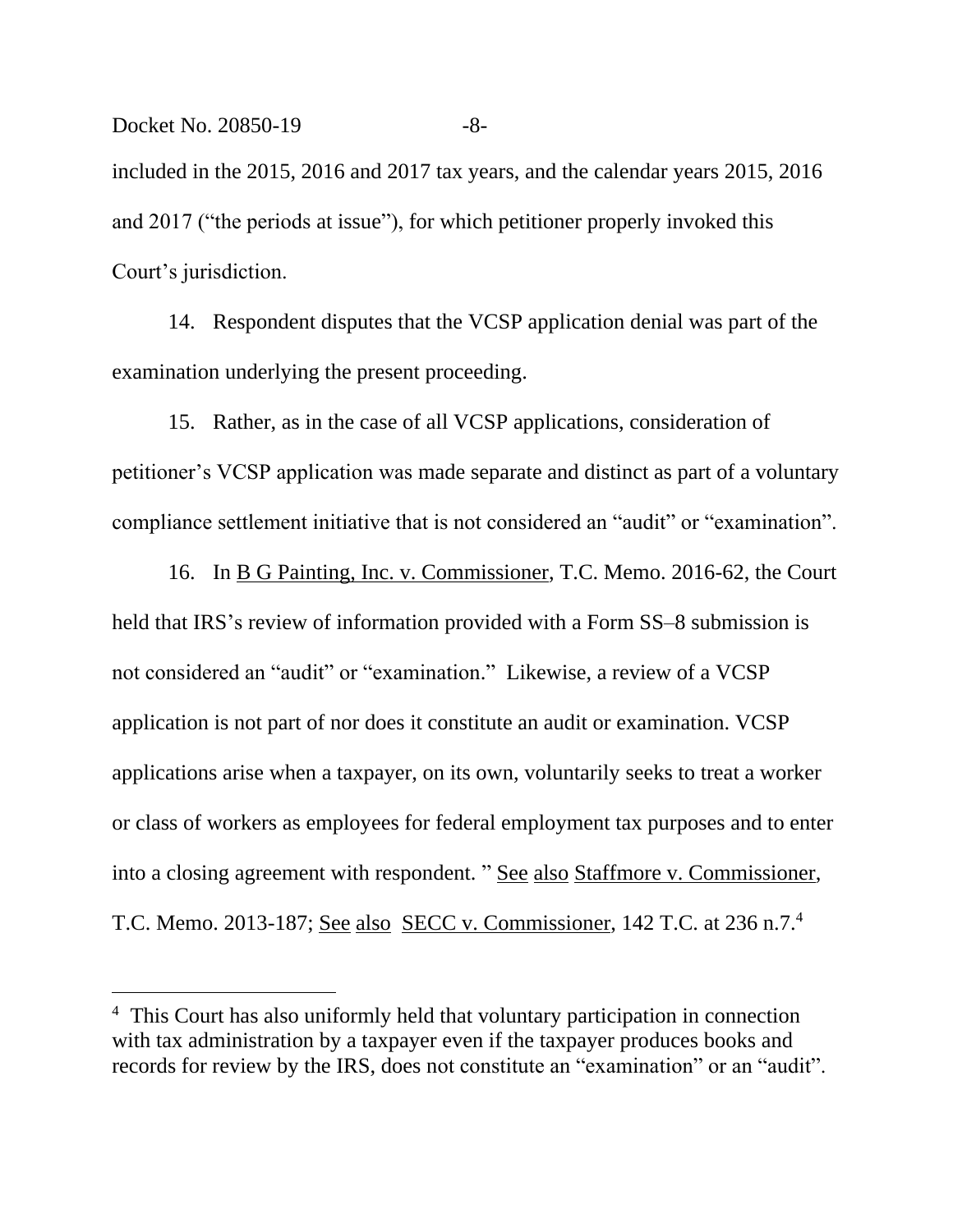Docket No. 20850-19 -9-

17. Nor does the VCSP involve requests for the production of books and records or a determination of a taxpayer's employment tax liabilities. Rather, if an application is accepted, the end result is that the parties enter into a closing agreement that provides certainty, a payment that is not attributed to the particular taxpayer's tax account, and future compliance at established employment tax rates.

18. As such, because the VCSP is an entirely voluntary compliance initiative that does not involve the inspection of books or records, similar to an SS-8 Determination, the acceptance or rejection of a VCSP application does not involve an "examination" in connection with an "audit" relating to any person, as clearly required in the Court's American Airlines Opinion.

19. Nor does the IRS make any "determinations" regarding the proper classification of workers under either section  $7436(a)(1)$  or  $(a)(2)$  as part of the VCSP.

20. Rather, it is the applicant who has determined that the worker(s) identified in the VCSP application should be treated as an employee(s) for federal

See B G Painting, Inc. v. Commissioner, T.C. Memo. 2016-62, citing Ballantine v. Commissioner, 74 T.C. 516, 524 (1980) (where the Commissioner conducts a second inspection of a taxpayer's books and records without first notifying the taxpayer that an additional inspection is necessary, section 7605(b)4 is violated); Seiffert v. Commissioner, T.C. Memo. 2014–4.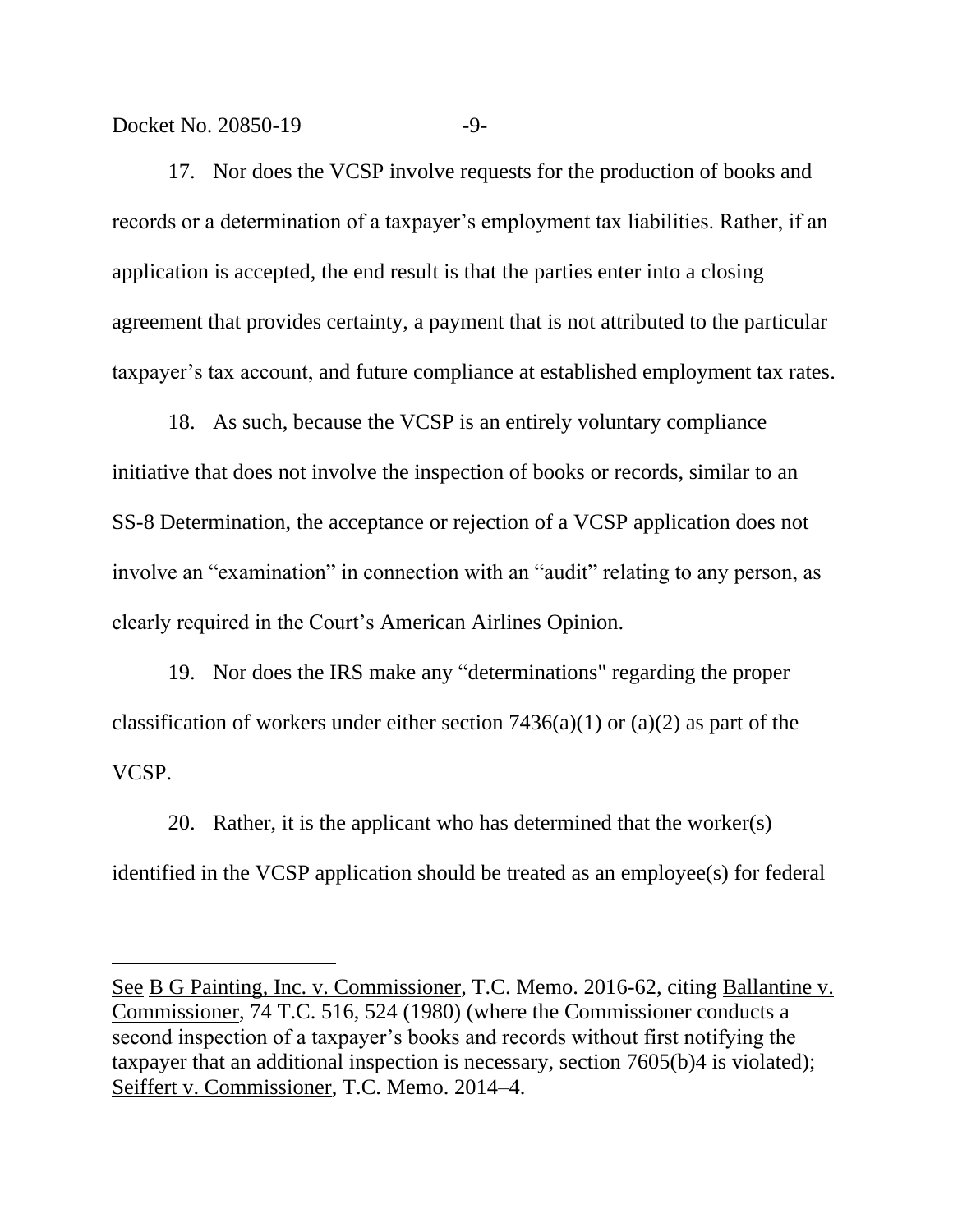Docket No. 20850-19 -10employment tax purposes and is requesting the IRS enter into a closing agreement consistent with the applicant's determination.

21. Accordingly, the denial of petitioner's VCSP application is therefore not a determination under section 7436(a)(1) or (2) because it is simply the rejection of a VCSP application wherein a taxpayer has determined that certain of its workers should be treated as employees prospectively. 5

22. As stated above, respondent does not dispute that the Court has jurisdiction over the determinations made by respondent set forth in the notice underlying the present proceeding. However, respondent made no determination with regard to petitioner's VCSP application as part of such notice, and, as demonstrated above, the rejection of petitioner's VCSP application occurred outside the context of the audit underlying the present proceeding.

23. Respondent recognizes that petitioner first raised the prospect of entering into a VCSP agreement with respondent Revenue Agent Michael Novack

<sup>5</sup> Respondent notes that the calculation of the settlement amount is only one aspect of the VCSP agreement. In addition, the taxpayers are agreeing to treat their workers as employees prospectively. By determining whether the VCSP terms that were never implemented through a voluntary closing agreement could apply to the calculation of the correct amount of tax in this case, the Court would be determining that only a portion of the program applies without taking into account the other aspects of the agreement.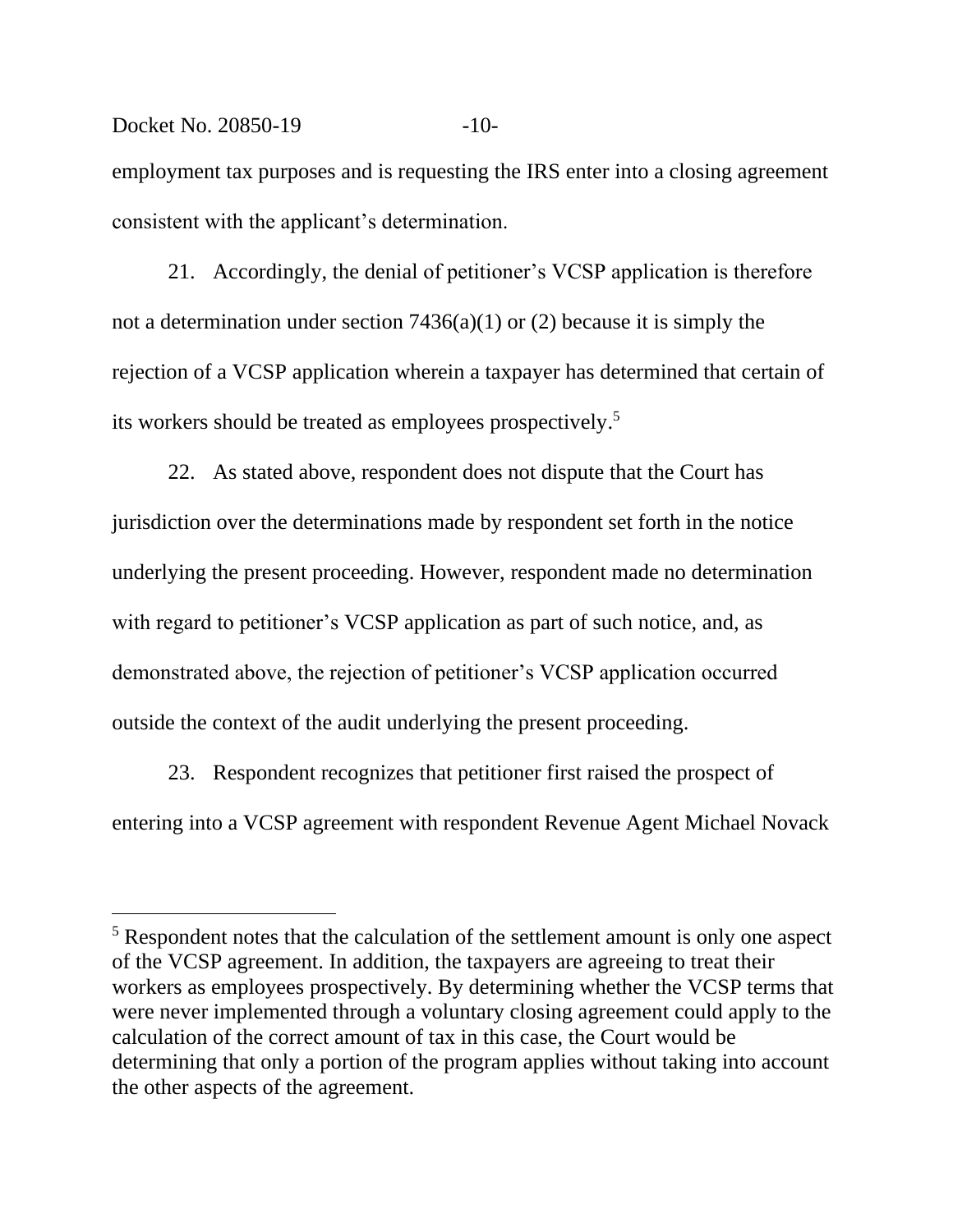Docket No. 20850-19 -11during the audit of petitioner's employment tax liabilities at issue and subsequently provided him with a copy of petitioner's Form 8952.

24. Additionally, respondent does not dispute that Revenue Agent Novack advised petitioner of his belief that petitioner would not be eligible for VCSP on two separate occasions during the audit of petitioner's employment tax liabilities prior to the time petitioner filed its application.

25. However, Revenue Agent Novack's actions in this regard do not constitute determinations under section 7436(a) for which the Court may properly assert jurisdiction.

26. First, although Revenue Agent Novack advised petitioner of his belief as to petitioner's eligibility for VCSP prior to the time petitioner mailed its application to CETO, Revenue Agent Novack neither had the authority to accept or reject petitioner's application for VCSP, as only respondent's CETO unit is delegated with authority to do so. IRM 1.2.2.5.39 (November 19, 2015), Delegation Order 4-50 (Rev. 1).

27. Moreover, Revenue Agent Novack did not have the authority to execute a VCSP agreement on behalf of the Commissioner, as only respondent's CETO unit is delegated with authority to do so. IRM 1.2.2.5.39 (November 19, 2015), Delegation Order 4-50 (Rev. 1). See Johnson v. Commissioner, 136 T.C.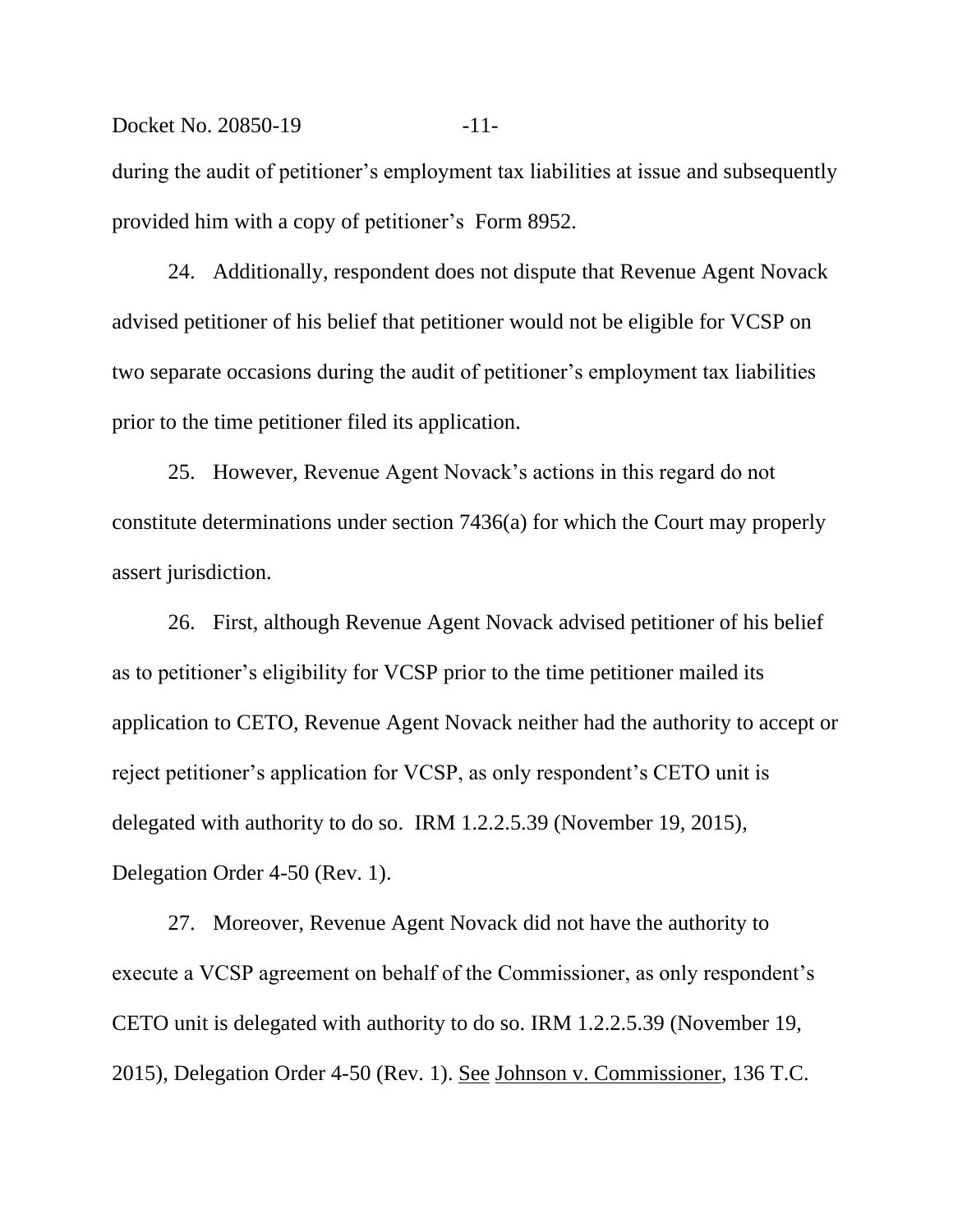Docket No. 20850-19 -12-

475, 497 (2011) ("The Commissioner is thus not bound by an apparent settlement where an agent is without authority to compromise a taxpayer's tax liability."); Longino v. Commissioner, T.C. Memo. 2018-175, at \*8 ("Even if the IRS employee were thought to have made a settlement offer, no settlement of any kind is binding on the IRS unless it is duly authorized and properly memorialized, e.g., in a closing agreement under section 7121."); see also Joyce v. Gentsch, 141 F.2d 891, 895 (6th Cir. 1944) ("Upon the principle of the Botany Mills case, the consent of the Secretary of the Treasury has been considered by circuit courts of appeal as essential to the validity of a stipulation concerning tax liability, where such stipulation is in the nature of a compromise.") (citing Botany Worsted Mills v. U.S., 278 U.S. 282 (1929)).

28. As such, neither Revenue Agent Novack's actions or respondent's rejection of petitioner's VCSP application constitute a "determination" under section 7436(a) in connection with an "examination" for which the Court can properly assert jurisdiction.

# The VCSP Does Not Affect a Taxpayer's Employment Tax Liability for Any Tax Period as Calculated under the Internal Revenue Code

29. The Code imposes certain excise taxes on wages paid by employers, as well as requires employers to withhold from an employee's wages and pay over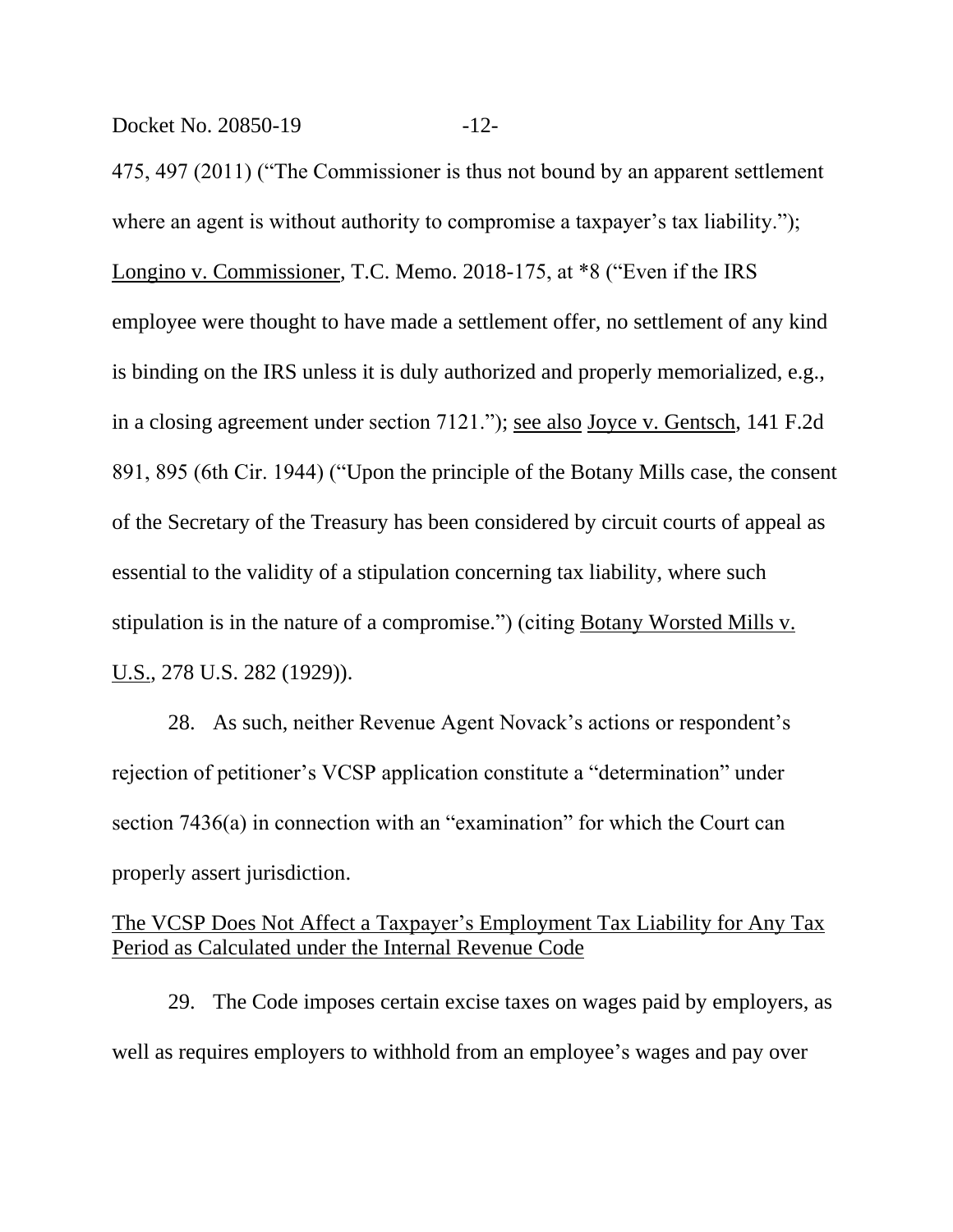income taxes and the employee's share of employment taxes to the IRS. See sections 3101, 3111, 3102, 3402, 3403. Collectively, these impositions are referred to as "employment taxes."

Docket No. 20850-19 -13-

30. The Code provides several rates used for purposes of calculating employment tax liabilities. For the tax periods at issue in this case, the ordinary rates for Social Security and Medicare taxes are 12.4% and 2.9% respectively. For the tax periods at issue in this case, the ordinary rate for income tax withholding is 25%.

31. Section 3509 provides reduced rates for an employer's liability for income tax withholding and the employee portion of the FICA taxes where the employer failed to deduct and withhold those taxes because it treated the employee as a non-employee. That liability is reduced to 1.5% of the employee's wages for income tax withholding and 20% of the employees' portion of the FICA tax. I.R.C. § 3509(a). However, if the employer failed, without reasonable cause, to comply with applicable information reporting requirements consistent with the treatment of the employee as a non-employee, those percentages are doubled. I.R.C. § 3509(b). An employer is liable for the full tax where it intentionally disregarded the deduction and withholding requirements. I.R.C. § 3509(c).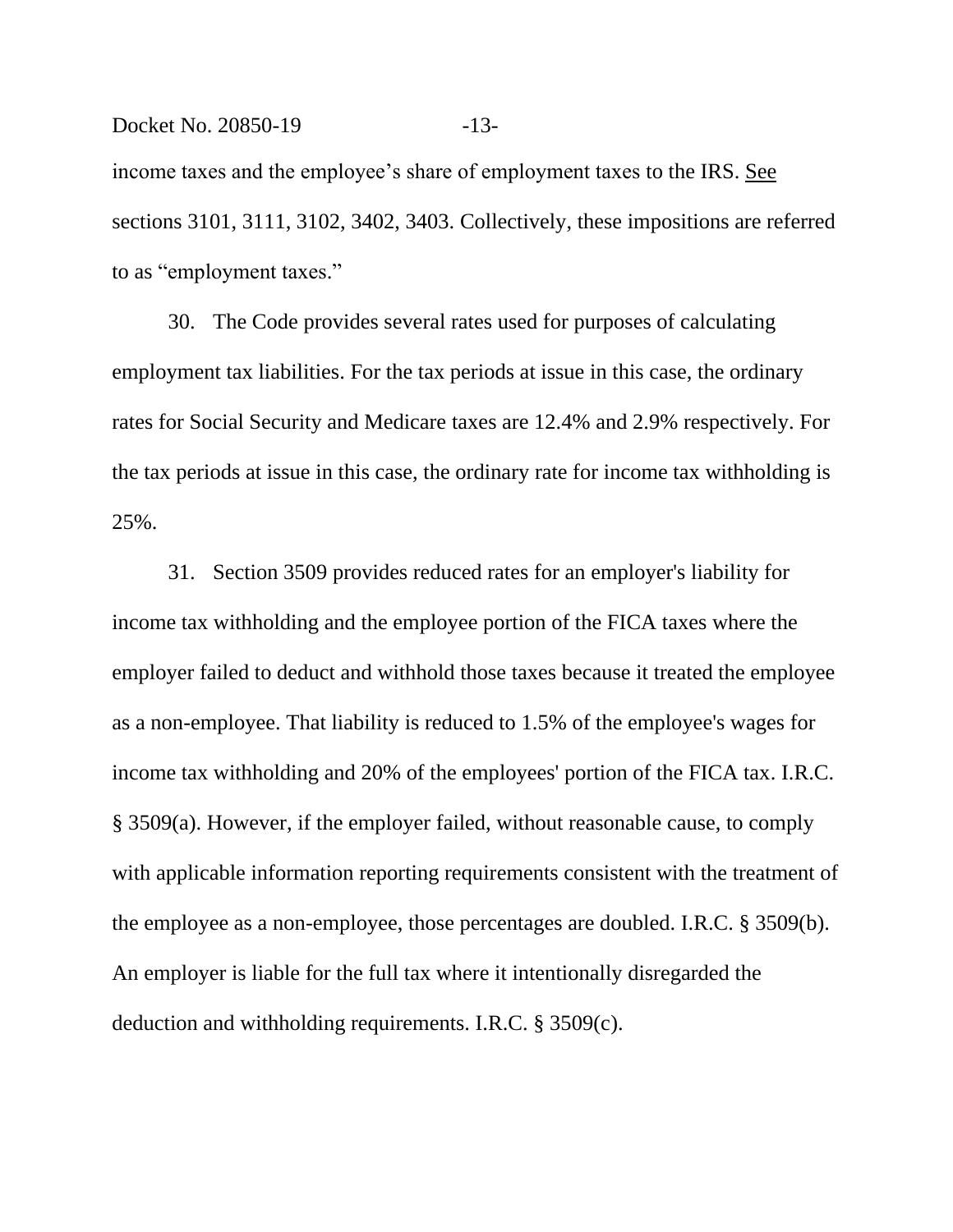Docket No. 20850-19 -14-

32. VCSP does not contain any statutory rates for determining a taxpayer's employment tax liabilities. Rather, a taxpayer whose application is accepted will make a payment equal to 10 percent of the amount of employment tax due for the prior year, as calculated under the reduced rate of section 3509(a), based on the taxpayer's representations and Form(s) 1099 filed for that year upon execution of a closing agreement. 6

33. In exchange, the IRS agrees not to disturb the taxpayer's prior classification of the worker(s) and will consider any potential Federal employment tax liability for prior periods as fully satisfied."

34. Notably, at no point during the VCSP does the IRS make any representation or determination as to what the taxpayer's liability actually is. More specifically, the IRS does not claim that the taxpayer's payment is the amount of the taxpayer's liability, only that the taxpayer's liability is deemed satisfied under the terms of the closing agreement.

35. A taxpayer's liability exists by operation of statute, distinct from the IRS's discretionary efforts to bring taxpayers into compliance through the VCSP.

<sup>6</sup> VCSP payments received by the IRS are posted to the IRS General Fund; as they are not tax assessments, they are not posted to a specific taxpayer module. See IRM 4.23.20.13.2.1.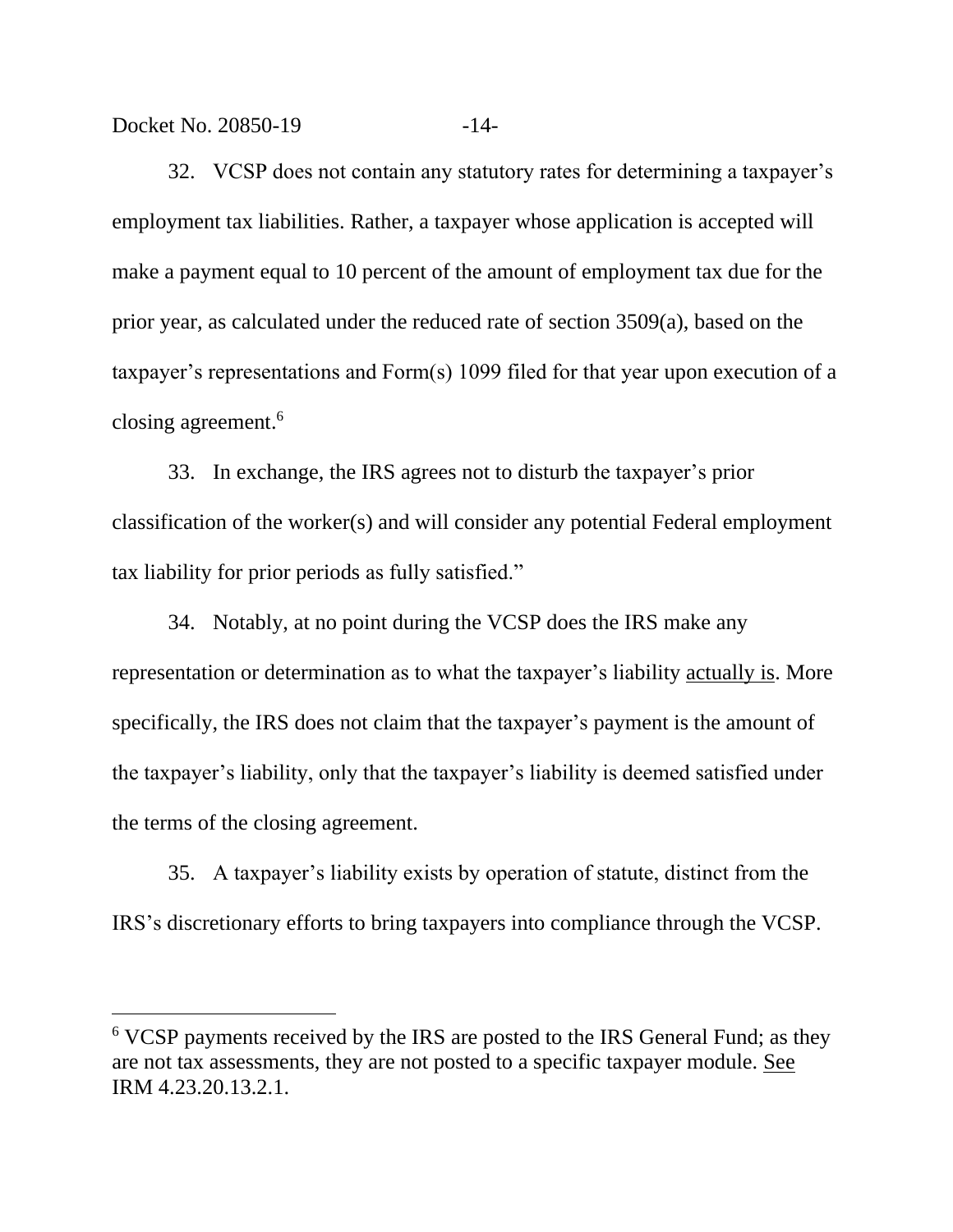Docket No. 20850-19 -15-

36. Consequently, the Court erred in asserting that a taxpayer's eligibility for VCSP "directly affects the amount of tax" and "enters into the computation of petitioner's taxes owed." Rather, VCSP is a voluntary settlement initiative which involves payment of a settlement amount that is not applied to a particular taxable period or tax liability along with a representation to treat workers as employees prospectively, in consideration for the IRS's agreement not to disturb the taxpayer's prior treatment of the worker as a nonemployee.

37. Since VCSP closing agreements are only available through the IRS's discretionary VCSP to bring taxpayers into compliance, this Court does not have jurisdiction to redetermine petitioner's employment tax liabilities based on the amount of the payment petitioner would theoretically have made in lieu of that liability through the VSCP initiative.<sup>7</sup>

38. The court must apply the statute in determining the correct and proper amount of the liability under section 7436(a) in the present proceeding.

<sup>7</sup> Respondent notes that the facts in this case are distinguishable from the facts in Eaton Corp. v. Comm'r, 140 T.C. 410 (2013). In Eaton, the Court noted that respondent and the petitioner agreed that "by entering into the [advance pricing agreements (APAs)] at issue that the administration and legal effect of the APAs at issue would be governed by the applicable revenue procedures." Id. at 416. In this case, the parties never reached an agreement; both parties in this case are bound by the Internal Revenue laws.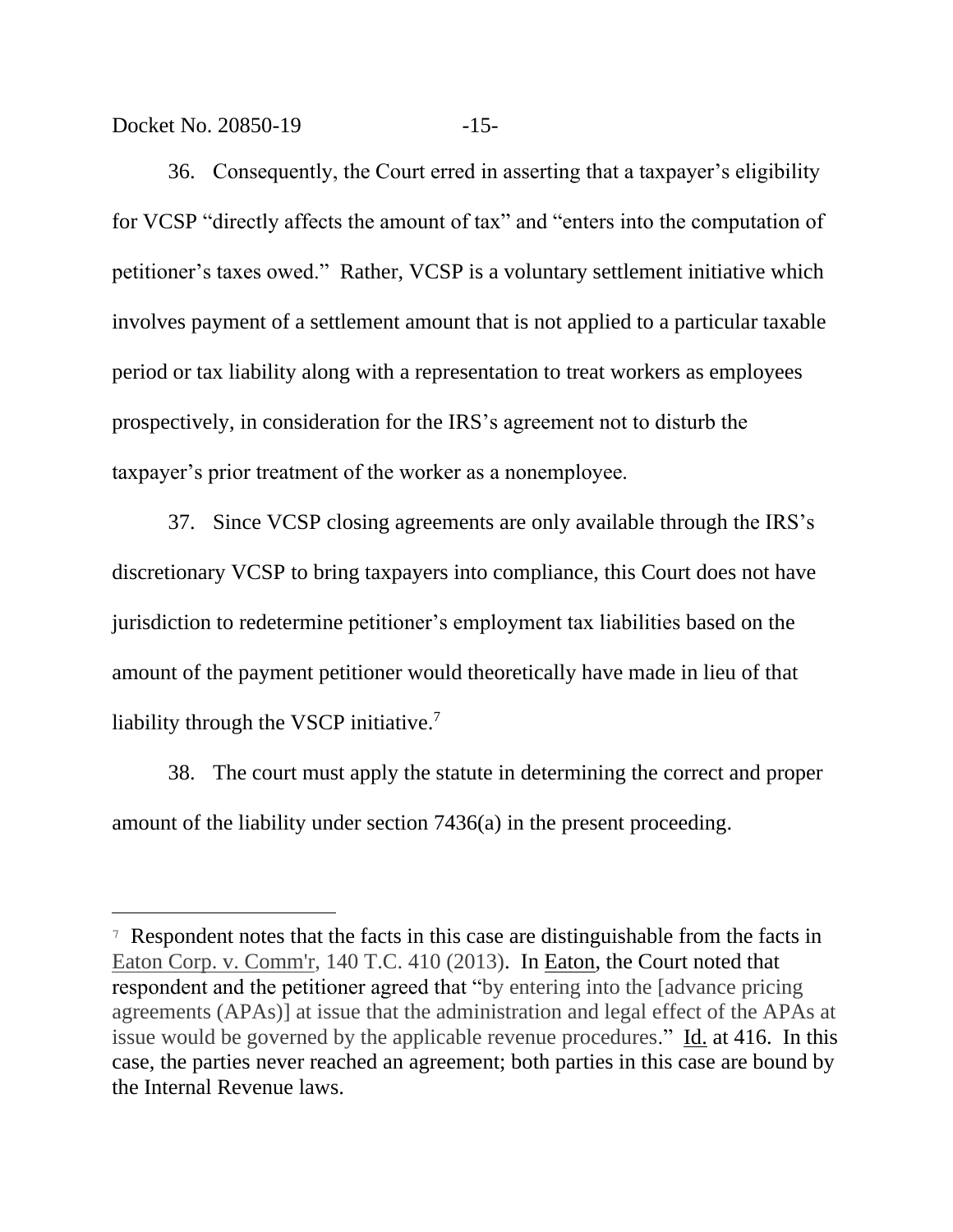# The VCSP Does Not Reflect an Administrative Determination of Employment Tax Due Pursuant to a Specific Statute

39. In its Opinion, the Court analogized to its deficiency jurisdiction, which "includes reviewing administrative determinations that are necessary to determine the merits of deficiency determinations." Treece, slip op. at 4. For this proposition, the Court cited Trimmer v. Commissioner, 148 T.C. 334 (2017), Capitol Fed. Sav. & Loan Ass'n & Sub. v. Commissioner, 96 T.C. 204 (1991), Mailman v. Commissioner, 91 T.C. 1079 (1988), and Estate of Gardner v. Commissioner, 82 T.C. 989 (1984).

40. In each of these cases, however, the administrative determination over which the Court asserted jurisdiction is a specific, substantive determination under an explicit, exclusive grant of discretionary authority by Congress. That is, each determination specifically addresses a particular fact or basis for relief, relates exclusively to a particular tax item, substantively affects a taxpayer's liability under the Code, and is made pursuant to discretion explicit in the statutory language (e.g., "the Secretary may…").

41. In Trimmer, married taxpayers petitioned for redetermination of an income tax deficiency arising primarily from the IRS's denial during the examination of petitioners' individual income tax return of the taxpayer's request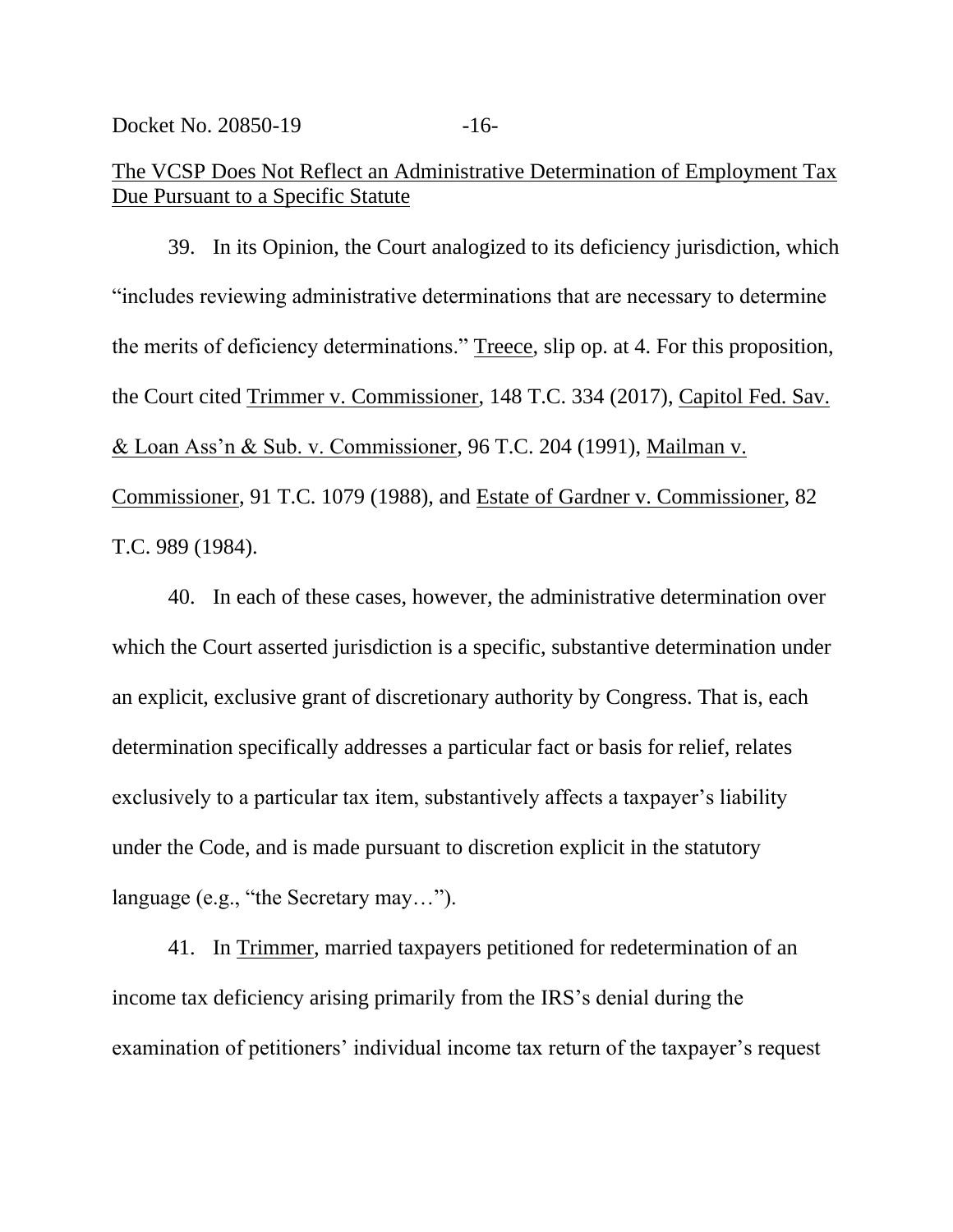Docket No. 20850-19 -17-

for a hardship waiver from tax pursuant to section  $402(c)(3)(b)$  on the husband's retirement distributions, which the taxpayers failed to roll over into an individual retirement account within 60 days of receipt. Trimmer, 148 T.C. 334. Respondent asserted in Trimmer respondent's exercise of discretion in denying a hardship waiver under section  $402(c)(3)$  is not subject to judicial review. Id. However, this Court held it had jurisdiction to review the denial of petitioners' request for a waiver of the 60-day rollover requirement and further determined that respondent abused its discretion in denying petitioner's request. Id.

42. In Capitol Fed. Sav. & Loan Ass'n & Sub., while under examination, petitioner applied for permission to change a method of accounting and asked for permission to spread the adjustment required under section 481(a) over more than one year. Respondent refused to consider the application during the examination and made the method change and related section 481(a) adjustment in the earliest open year under examination. Capitol Fed. Sav. & Loan Ass'n & Sub., 96 T.C. 204.

43. Unlike, the present proceeding, neither party disputed that the Court had jurisdiction to determine whether to uphold respondent's deficiency determinations resulting from his change of petitioner's method of accounting for interest on mortgage pass-through certificates. Id. Rather, because respondent has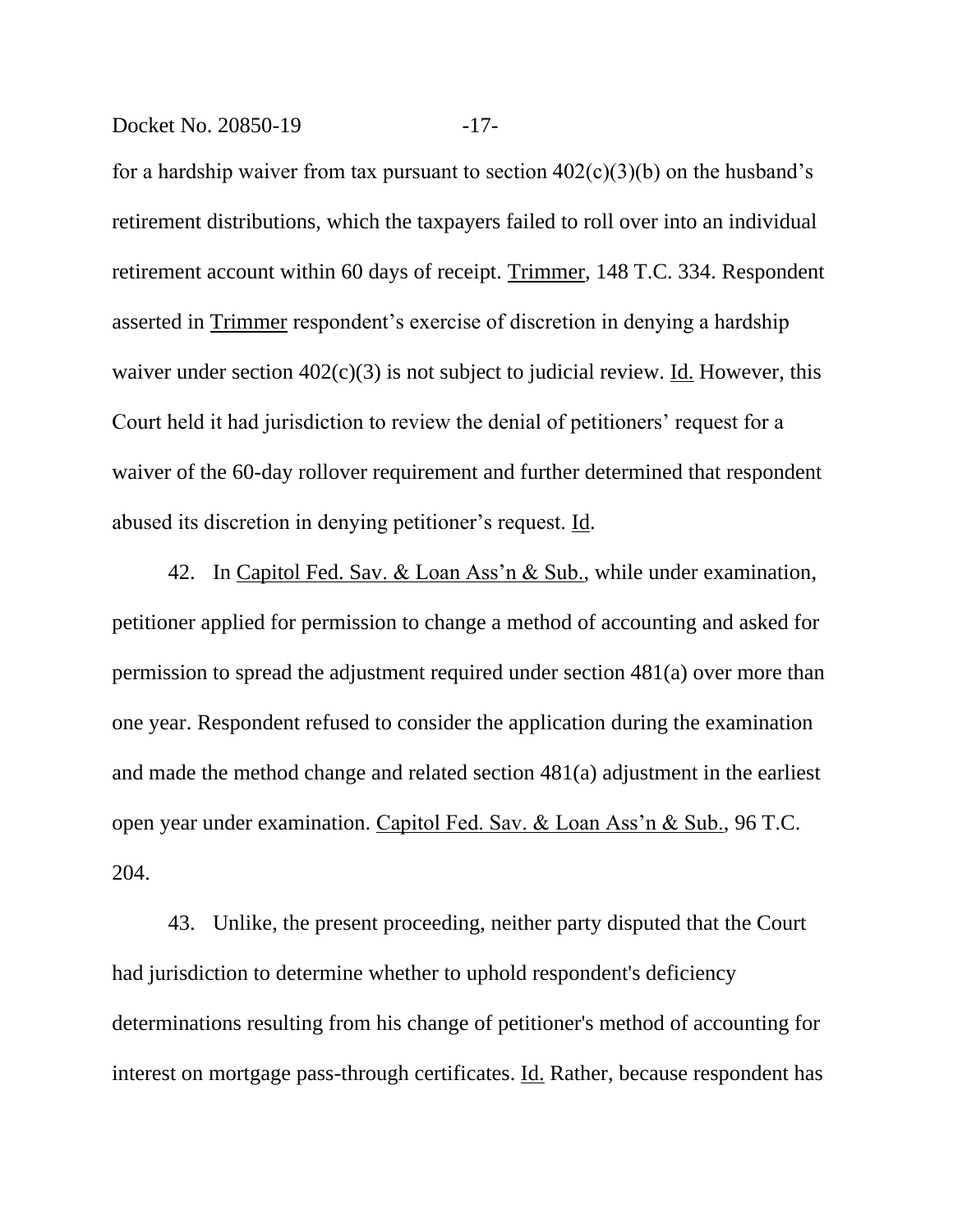#### Docket No. 20850-19 -18-

wide discretion to allow a taxpayer to change accounting methods as part of its deficiency determination, this Court held that the Commissioner's refusal to process petitioner's application for an accounting method change under section 446(b) is subject to judicial review in a deficiency proceeding. Id at 214-15.

44. In Mailman, petitioner failed to report embezzled funds used for gambling on his federal income tax returns. Respondent determined income tax deficiencies and additions to tax for negligence. Respondent also determined an addition to tax pursuant to section 6661. Petitioner filed a petition asserting that respondent acted unreasonably in failing to waive the addition to tax pursuant to section 6661. Mailman, 91 T.C. 1079. This Court held that respondent's denial of petitioner's request for waiver of the addition to tax under section 6661 is subject to judicial review in a deficiency proceeding. Id at 1083.

45. Finally, in Estate of Gardner, petitioner failed to file an estate tax return within nine months after the death of the decedent, but it was filed within the 18 day extension of time requested by petitioner for filing of the return under section 6081(a). Estate of Gardner, 82 T.C. 989. Respondent issued a statutory notice to petitioner in which respondent determined that petitioner was not entitled to elect a special valuation rule in determining its tax liability because the election had not been made on a timely filed estate tax return. Id. This Court held that it had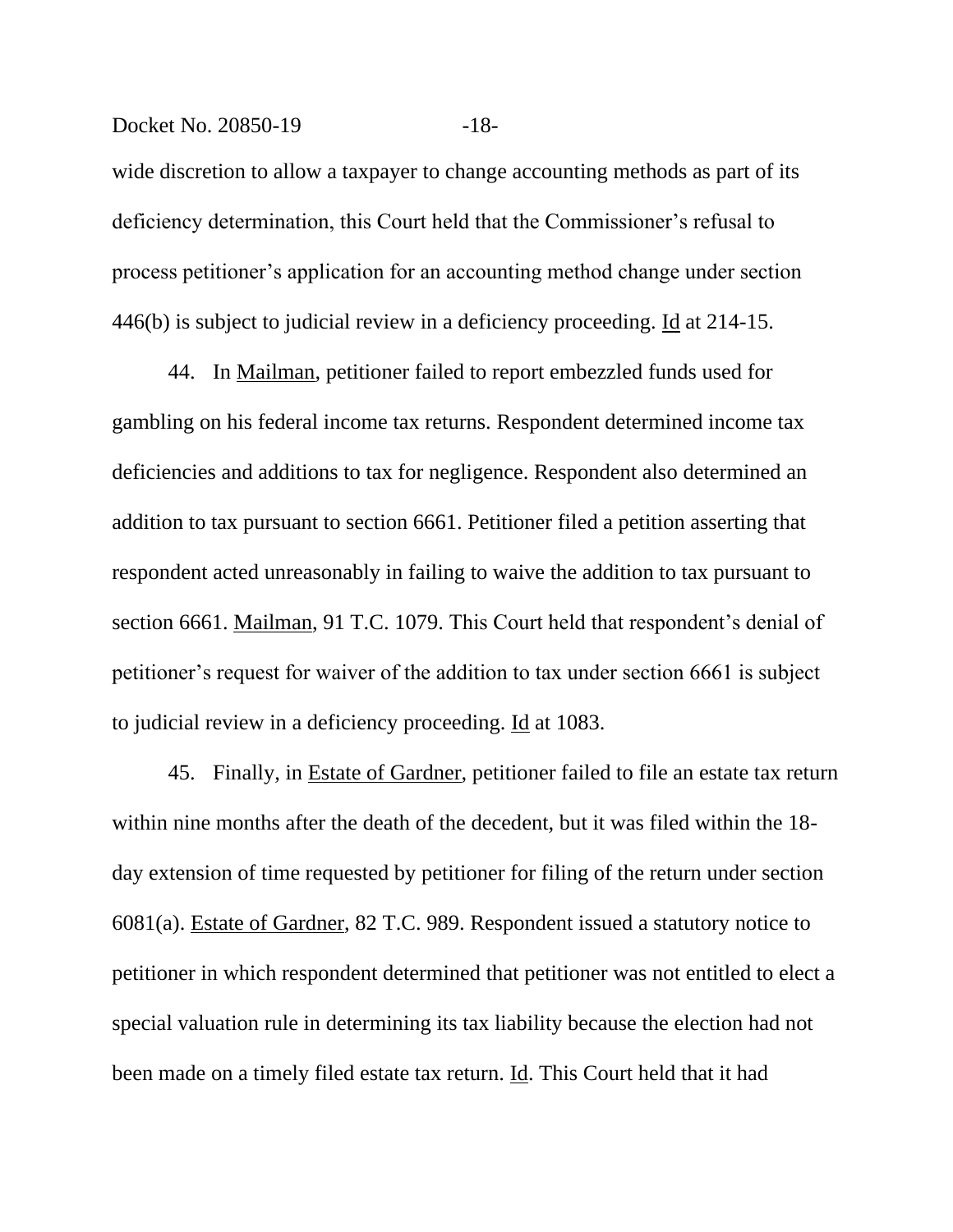### Docket No. 20850-19 -19

jurisdiction to review respondent's denial of petitioner's request for an extension of time for filing under section 6081(a) because such denial impacted petitioner's tax liability as set forth in the notice underlying the proceeding. Id at 1000.

46. In contrast to each of these cases, in accepting a VCSP application and entering into a closing agreement with a taxpayer, the IRS does not make any determination of a taxpayer's liability under the Internal Revenue Code for any tax year. Rather, the taxpayer pays a settlement amount, agrees to treat workers as employees prospectively in consideration for respondent not disturbing the taxpayer's prior misclassification of the workers thereby resolving prior year liabilities. 8

47. Furthermore, the VCSP differs from these cases in that the mechanisms of the program are based upon respondent's broad authority to voluntarily settle and resolve cases under sections 7803 and 7121, not as a part of a determination of

<sup>8</sup> The VCSP represents an exercise of the IRS's broad discretion under 7803. See I.R.C. § 7803(a)(2)(A). Further, the VCSP utilizes closing agreements, and section 7121 authorizes and provides the IRS discretion to settle matters "in which there appears to be an advantage in having the case permanently and conclusively closed, or if good and sufficient reasons are shown by the taxpayer for desiring a closing agreement and *it is determined by the Commissioner* that the United States will sustain no disadvantage through consummation of such an agreement." Treas. Reg. 301.7121-1(a)(emphasis added). No such determination was made in any closing agreement in this case.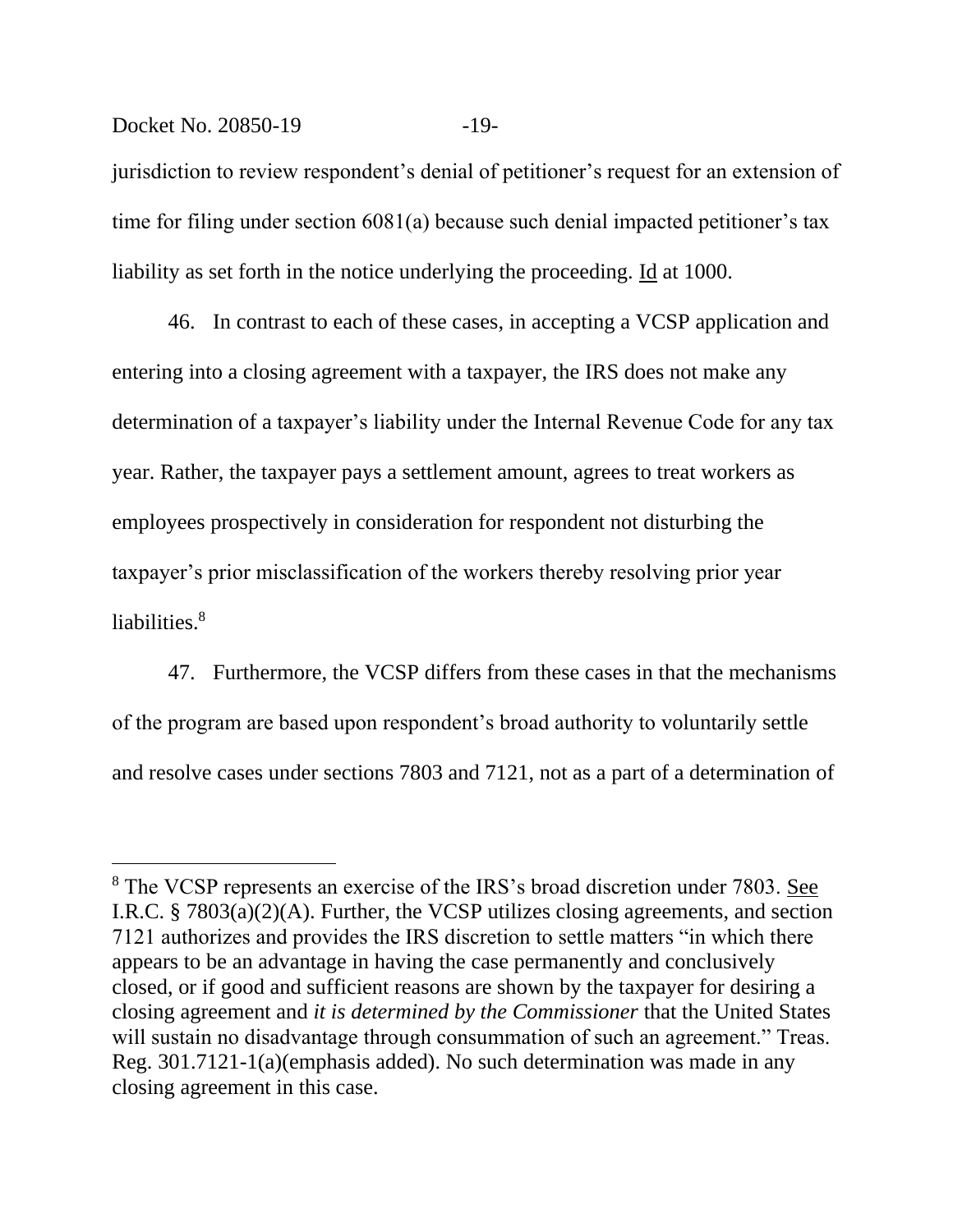a taxpayer's employment tax liabilities in connection with an audit or examination using tax rates or procedures under the Internal Revenue Code (e.g., the taxpayers' right to apply for a change in accounting method under section 481).

48. Consequently, the Court erred in analogizing the IRS's consideration of a taxpayer's VCSP eligibility to administrative determinations within the scope of its deficiency jurisdiction, because the VCSP is not specifically provided for in the Internal Revenue Code and is not part of determining an employment tax liability as part of an audit or examination.

#### **Conclusion**

49. The Court erred as a matter of law in its Opinion in exercising jurisdiction under section 7436(a) to review the denial of the VCSP because it is neither a determination, examination, or the calculation of the correct and proper statutory employment tax amount.

50. The Court further erred as a matter of law in its Opinion by noting that the VCSP could enter into the calculation of the correct and proper statutory employment tax amount.

51. Therefore, the Court should revise its Opinion to remedy the legal error and conclude that it does not have jurisdiction to review respondent's denial of petitioner's application to the VCSP or to determine whether the relief afforded a

Docket No. 20850-19 -20-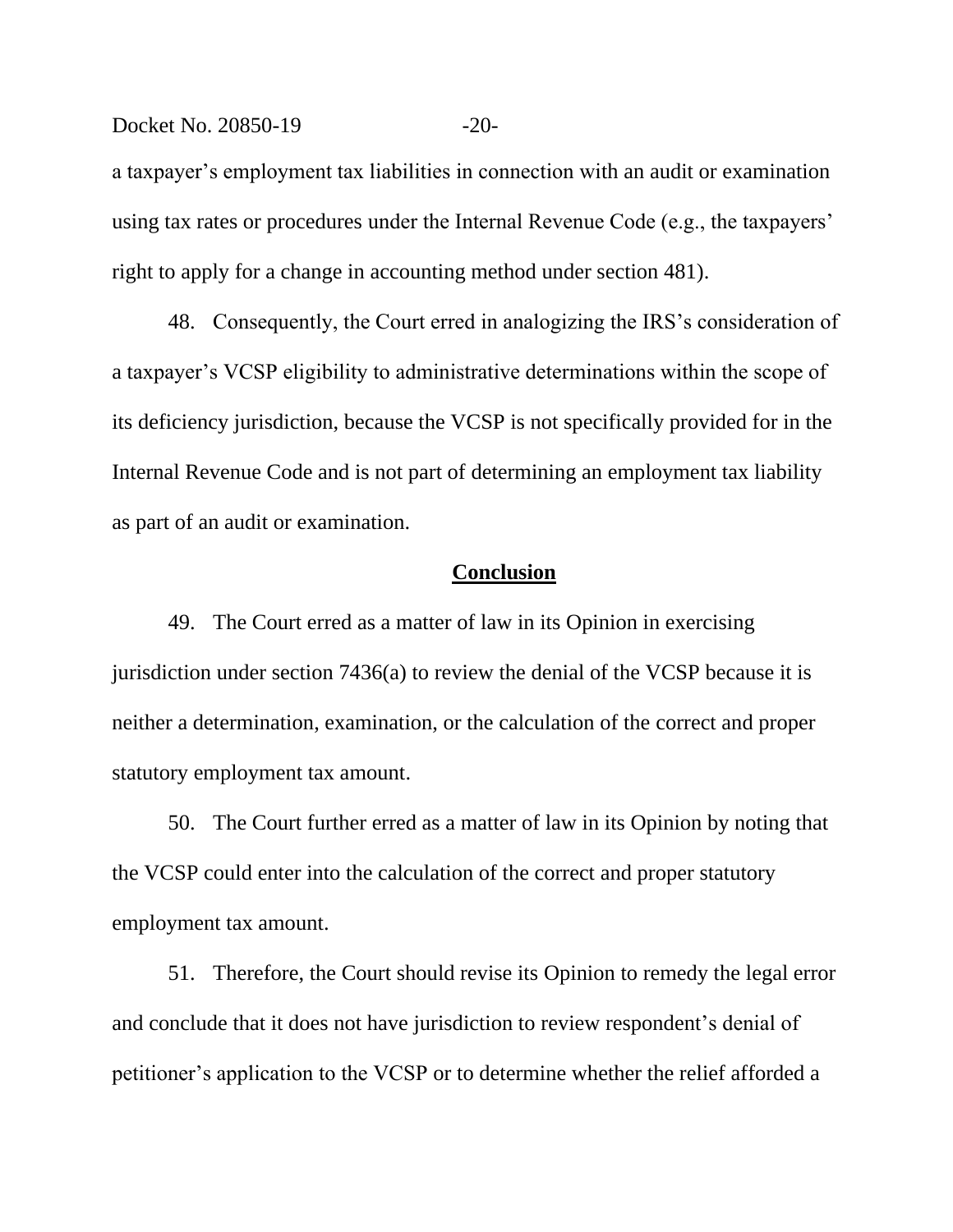Docket No. 20850-19 -21-

taxpayer who participates in the VCSP is applicable to petitioner's stipulated tax liabilities.

52. Counsel for petitioner objects to the granting of this motion.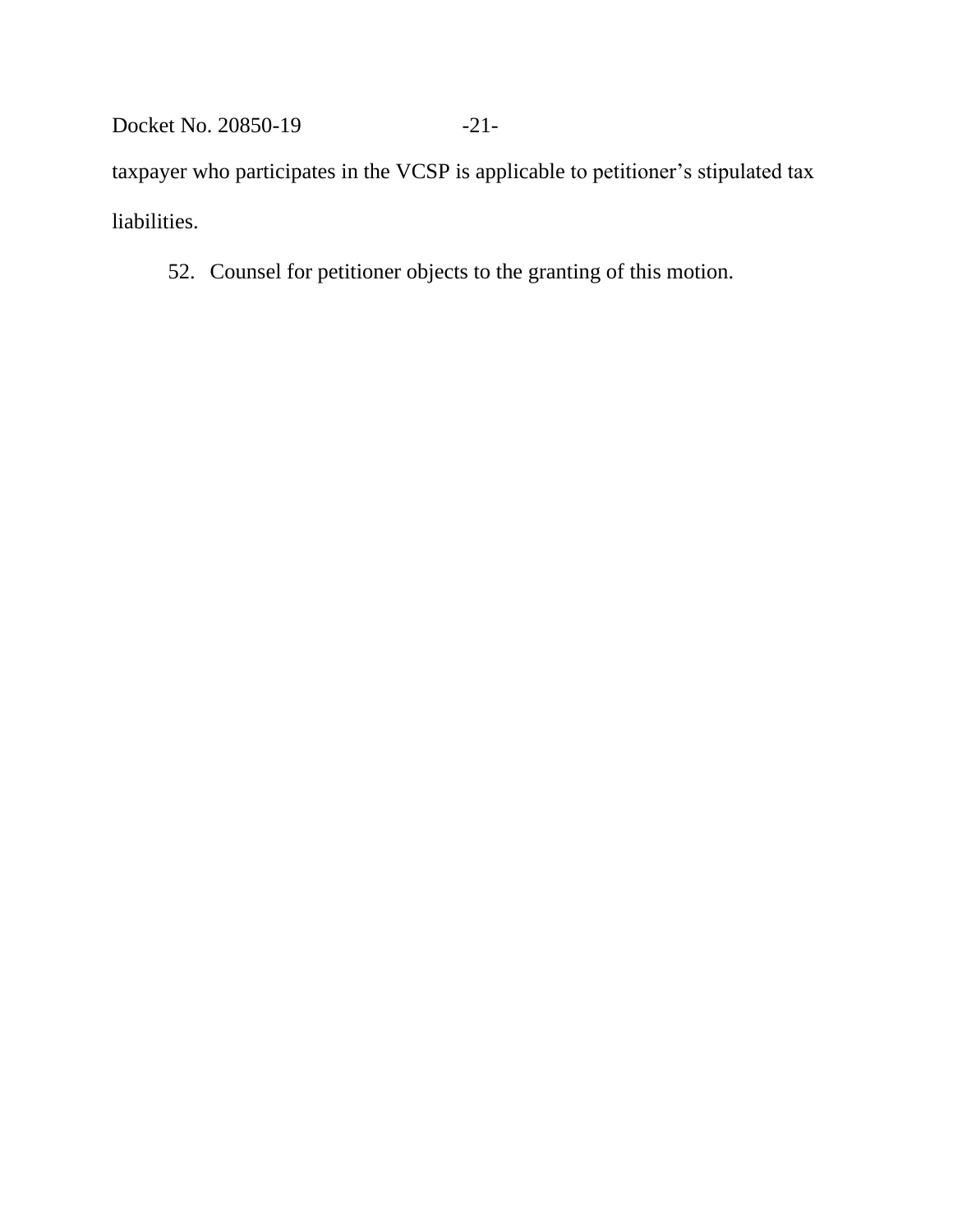5/19/2022

**WHEREFORE**, respondent requests that this motion be granted.

DRITA TONUZI Deputy Chief Counsel (Operations) Internal Revenue Service

Jalin St. Kinis

GABRIEL J. MINC Attorney (Tax Exempt & Government Entities Division Counsel) Tax Court Bar No. MG0445 1111 Constitution Ave NW Washington, DC 20224 Telephone: (202) 803-9641 [gabriel.j.minc@irscounsel.treas.gov](mailto:gabriel.j.minc@irscounsel.treas.gov)

Jona P. Amor

LINDA P. AZMON Special Counsel (Tax Exempt & Government Entities Division Counsel) Tax Court Bar No. AL0194 1600 Stewart Ave Westbury, NY 11590 Telephone: (516) 688-1734 [linda.p.azmon@irscounsel.treas.gov](mailto:linda.p.azmon@irscounsel.treas.gov)

Date: By: